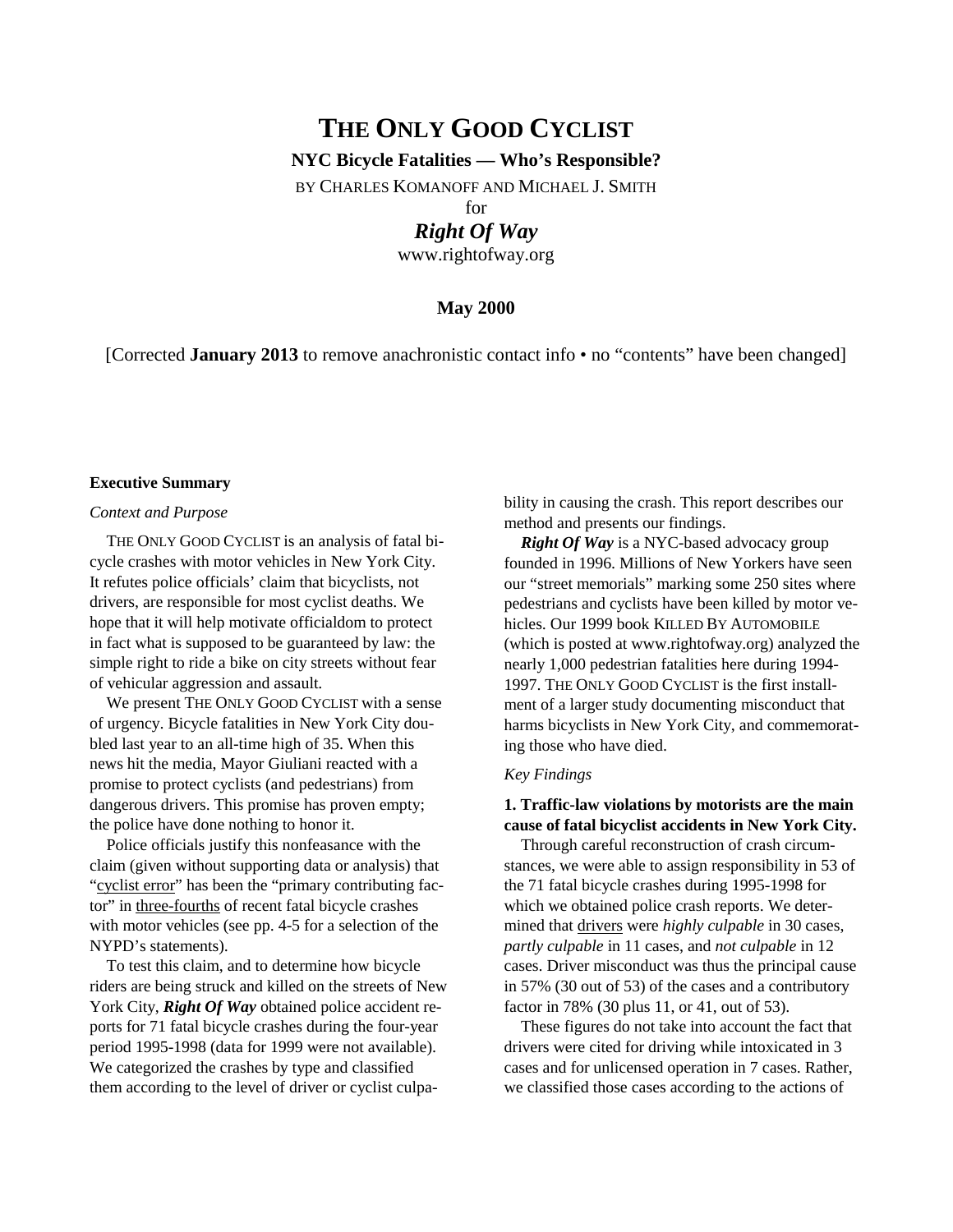the driver and cyclist in the crash itself, as indicated in police reports. We are thus more lenient to drivers than the law is. If we had considered drunken driving or unlicensed driving as highly culpable *ipso facto*, then drivers would be *highly culpable* in 35 cases, *partly culpable* in 10 cases, and *not culpable* in 8 cases, establishing driver misconduct as the principal cause in 66% (35 out of 53) of the cases and a contributory factor in 85% (35 plus 10, or 45, out of 53).

*Thus, although police blame cyclist error for threefourths (75%) of cyclist fatalities, in fact, driver error was the principal cause in 57-66% of recent fatal bicycle crashes and at least a contributing cause in 78- 85%.*

See Table 1, p. 7. For corresponding (and similar) percentages for 1998 alone, see pp. 9-10.

# **2. The leading categories of driver misconduct leading to bicyclist fatalities**, together accounting for

the deaths of 33 cyclists, were:

- driver passing cyclist unsafely or aggressively (12 cases out of 53, or 23%; becomes 15 cases, or 28%, if 3 "dooring" fatalities are included here (see discussion on p. 8)
- driver turned into cyclist's path (8 cases out of 53, or 15%)
- driver speeding  $(7\frac{1}{2})$  cases out of 53, or 14%)
- driver ran red light or stop sign  $(5\frac{1}{2})$  cases out of 53, or 10%)

*(Note: "½" figures arise from allocating some cases to two causes, e.g., driver speeding and red-lightrunning would each be counted as ½ in a crash where both were involved.)* 

Of the remaining 8 cases in which driver misconduct contributed to the fatal crash, 3 cases involved "dooring" and 1 case involved wrong-way driving (we consider drivers highly culpable in each); and 4 involved the driver's failure to exercise due caution (for which we considered the drivers partly culpable).

See Table 2, p. 8.

# **3. Bicyclist error caused far fewer fatal cyclist crashes than did driver misconduct.**

<span id="page-1-0"></span>Of the 53 fatal accidents for which crash responsibility could clearly be assigned, cyclist error was the primary cause in at most 12 cases. Moreover, if the nine cases in which the driver was intoxicated or unlicensed are automatically charged against the driver,

then cyclist error caused just 8 fatalities.<sup>[1](#page-1-0)</sup> Thus, the share of 1995-1998 fatal cycling crashes attributable primarily to cyclist error is between 15% (8 out of 53) and 23% (12 out of 53), rather than the 75% share that the police blame on cyclists.

There were also 15 cases in which the driver's account to the police blamed the cyclist, but no witness statement or other evidence corroborated that claim. Obviously, the testimony of a driver who has just killed another human being is unlikely to implicate the driver himself, and is therefore insufficient by itself to establish the victim's guilt; accordingly, these 15 cases are best set aside as "cause unknown." But even if, for the sake of argument, all 15 cases are reclassified as cyclist-culpable, the cyclist still bears primary responsibility in only 40% of the crashes (27 out of 68), or barely half of the 75% share of crashes that the police attribute to cyclist error.

*(Note: 3 cases, including one hit-and-run, had no material information at all on the crash circumstances and had to be coded as unknown under all criteria.)*

# **4. The leading categories of cyclist error leading to bicyclist fatalities** were:

- cyclist ran red light or stop sign (4 cases out of 53, or 8%; but increasing to 13 cases out of 68, or 19%, if the driver's uncorroborated testimony is accepted in 15 cases otherwise classified as "unknown")
- cyclist traveling wrong way (5 cases out of 53, or 9%; increasing to 6 cases out of 68, or still 9%, if the driver's uncorroborated testimony is accepted)

In the other 3 cases caused by cyclist error (rising to 8 if the driver's uncorroborated testimony is accepted), either the cyclist abruptly changed lane (2 cases, rising to 4) or the cyclist emerged abruptly without warning (1 case, rising to 4).

See Table 2, p. 8.

 <sup>1</sup> The driver in one 1998 fatality was cited for *both* DWI and driving with a suspended license, so the 3 instances of DWI and 7 of unlicensed operation correspond to 9 cases, not 10.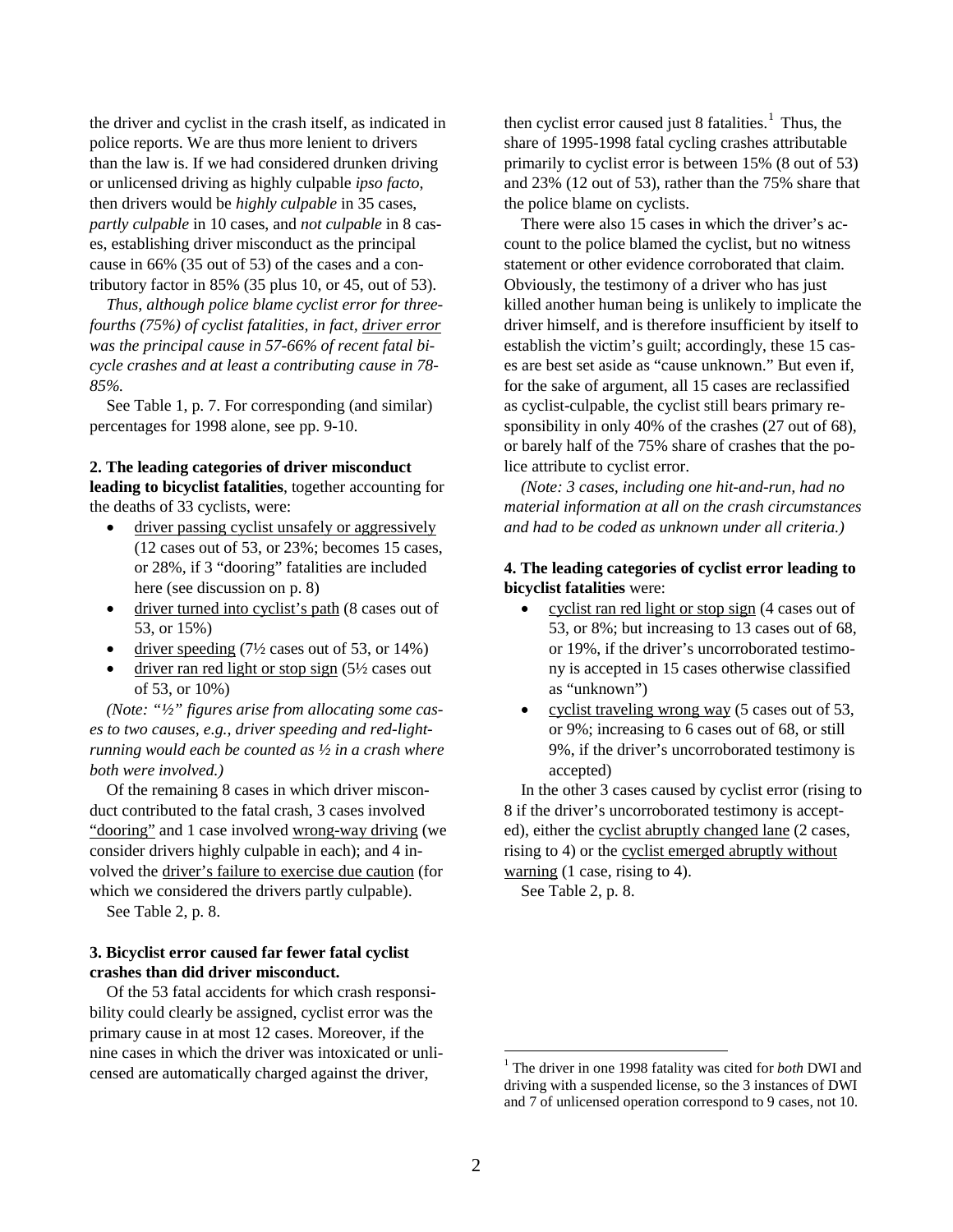#### **Introduction**

This report is the first installment of a longer workin-progress on the dangers faced by cyclists in New York City. We are publishing this fragment now because cyclists in New York are facing an unprecedented emergency.

For over a decade, the number of people killed riding bicycles in New York City hovered around 18 a year. But last year (1999), the number doubled to 35, by far the most cyclists killed in any year on record.

What was already a difficult and dangerous environment for cyclists has suddenly and frighteningly become far worse. To ride a bike in NYC — a civicminded and life-affirming way to get around town is now more than ever to defy the odds. One out of every 3 million trips by bike ended fatally last year, vs. one fatality per 25 million trips by car — a relative risk of around 8 to 1 (the disparity *per mile* is even greater). $^2$  $^2$  Although health professionals, including the British Medical Association, have found that the cardiovascular health benefits of cycling outweigh the traffic risks by as much as  $20$ -fold,<sup>[3](#page-2-1)</sup> such long-term statistical consolations do little to aid a cyclist who has just been run off the road, or struck, by a car.

The ever-present danger from motor vehicles is not a problem for cyclists alone. Some 200 pedestrians are killed by motor vehicles every year in the five boroughs, and many more are injured and permanently disabled. But walking in this city is only partially a matter of choice; all New Yorkers are necessarily pedestrians to a greater or lesser extent, no matter what the risks. Cycling, on the other hand, is discretionary, and the well-founded belief that cyclists are completely excluded from legal protection against superior force dissuades many New Yorkers from cycling and denies the city the tremendous social and environmental benefits of large-scale bicycle use.

Of all the factors that determine cyclists' safety on city streets, none is more important than how police enforce traffic laws that establish cyclists' right of way. In this respect, the Police Department's dereliction of duty has been nothing short of scandalous:

- The NYPD failed to inform cycling representatives and the public that the rate of cyclists killed in traffic was accelerating during 1999;
- after the record rise in cyclist fatalities was uncovered (by *Right Of Way*, at the start of the new year), the NYPD blamed the deaths on the cyclists while ignoring driver misconduct and police indifference;
- the NYPD disregarded Mayor Giuliani's Jan. 13 promise, in his "state of the city" speech, to deter reckless drivers from endangering cyclists and pedestrians, and instead targeted only dangerous *highway* driving — a tactic of no benefit to walkers and bike-riders.

# **The Cycling Environment in New York City**

Bicycles are an important means of travel in New York City, accounting for 2%-3% of all vehicular trips, and a considerably higher percentage in and near the Manhattan central business district.<sup>[4](#page-2-1)</sup> These cyclists are a very heterogeneous group, including bike messengers and the new dot-com couriers; food-delivery cyclists, who operate almost exclusively in Manhattan; nine-to-fivers who commute on their bikes; students, artists, free-lancers and homemakers shuttling among school, jobs, appointments and kids; weekend touring cyclists and club riders in sporty bike garb; and kids, seniors and whole families who ride for casual recreation, primarily on neighborhood streets.

The risk of serious injury or death from motor vehicles has been a central fact of bicycling in New York City since the advent of automobiles 100 years ago. However, statistics on bicycle injuries and fatalities

<span id="page-2-0"></span> <sup>2</sup> In the early 1990s, co-author Charles Komanoff estimated that 265,000 bicycle trips a day, or 97 million a year, were made in New York City (*Bicycle Blueprint*, Transportation Alternatives, 1993, pp. 157-158). Allowing for 10% growth to today, this equates to roughly 3 million trips per bicycle fatality. Concurrently, motor vehicle miles traveled in NYC were roughly 20 billion per year, implying 4 billion trips, assuming 5 miles per trip. Assuming 10% growth and eliminating motorcycles, the 182 motorist fatalities in 1999 equate to one per 25 million trips.

<span id="page-2-1"></span><sup>&</sup>lt;sup>3</sup> See, most recently, Meyer Hillman et al., "Promoting cycling as a way to a healthier life," April 1999, available from http://kamen.uni-mb.si/velocity99/Proceedings.html (go to p. 318); as well as Hillman's classic report for the British Medical Association, *Cycling: towards health and safety*, Oxford University Press, 1992.

<sup>&</sup>lt;sup>4</sup> The estimated annual trip figures from the early 1990s in footnote 2 are in a ratio of 40-1. Traffic counts conducted under co-author Komanoff's supervision during 1988-1992 established that bicycles accounted for 8%-10% of vehicles operating on midtown Manhattan avenues during mid-day on weekdays (*Bicycle Blueprint,* op. cit., p. 158).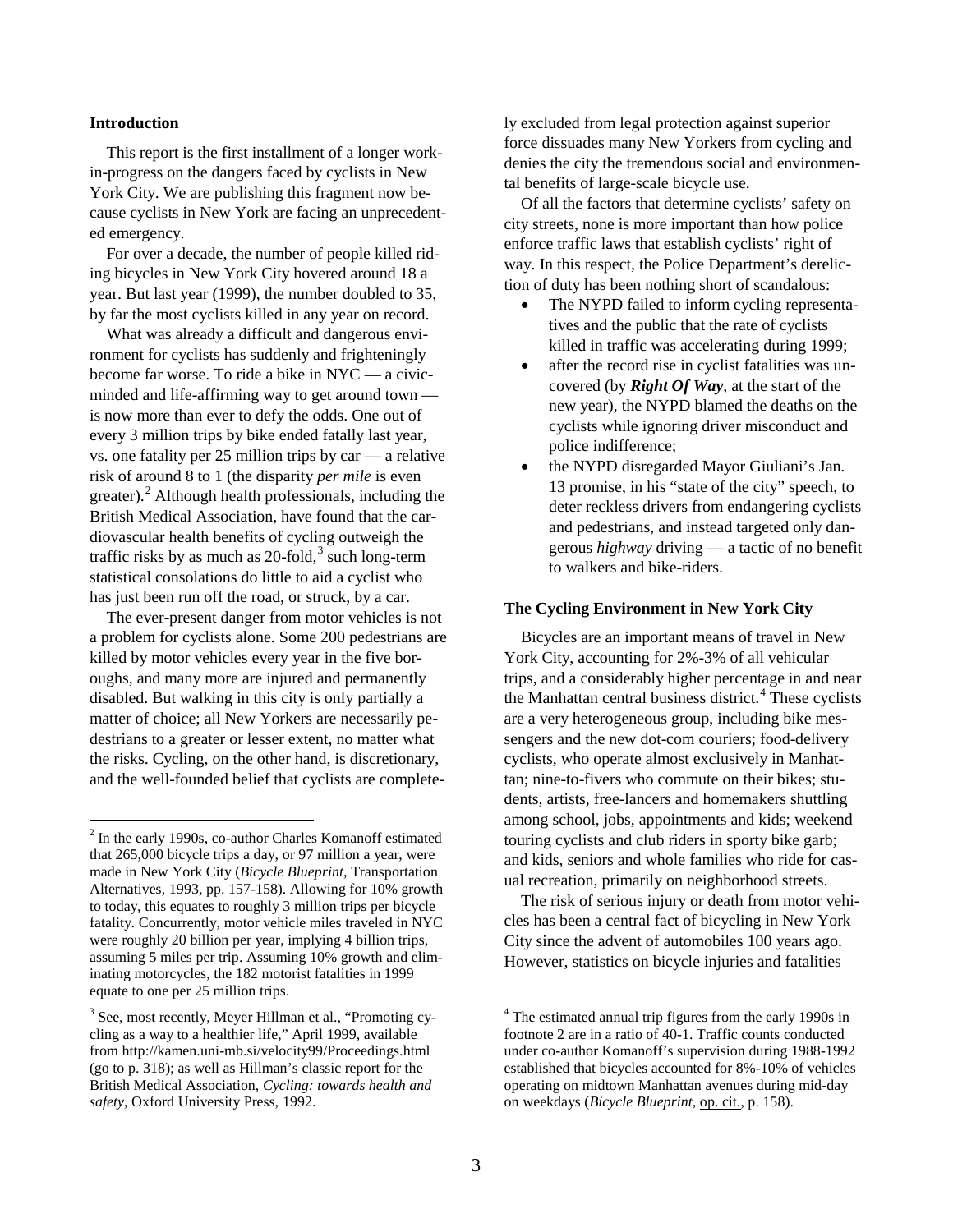have only been collected regularly since the 1960s, and city agencies have never analyzed bicycle crashes, beyond perfunctory breakdowns by borough, time of day, and the cyclist's (but not the driver's!) age and gender.

Traffic fatalities in New York City have fallen significantly in recent years, with the two leading categories, motorists and pedestrians, each declining from around 300 deaths per year a decade ago to around 200 annually today. In contrast, over a recent 12-year period, from 1987 to 1998, annual bicyclist fatalities stayed within a relatively narrow range of 15-22, averaging 18. (Interestingly, though the total number remained stable, the *age* of cyclists killed rose, reflecting more cycling by adults and less by children.)

Until last year, the probability of a fatality per cycling trip in New York was several times that for driving, and many times greater than the rate for bicycling in cycle-friendly European cities. Yet these disparities have generally been either ignored or accepted as facts of life. Cycling, for adults, is unconventional, and, except when done by the occasional celebrity, is unglamorous and even déclassé. The very vulnerability of cyclists seems to inspire scorn, as if cyclists should pay for the folly of venturing onto the streets in the first place. And so dead cyclists are little lamented, when they are noticed at all.

That cycling in New York City is dangerous isn't surprising. Virtually the entire street system is given over to motor vehicles. Traffic engineering is obsessively devoted to bringing ever more cars into the city and moving them faster, to the exclusion of all other considerations. As a result, traffic grows ever heavier and more brutish, and drivers ever more frustrated and furious, as their socially fostered sense of entitlement clashes daily with the reality of urban streets.

<span id="page-3-2"></span><span id="page-3-1"></span>In this car-mad and car-maddened jungle, police make no effort whatsoever to enforce cyclists' right of way. Tellingly, there are no records of police *ever* citing drivers for violating bicyclists' right of way, even though cyclists' right to use the road is explicitly stated in the state's vehicle and traffic law. $5$  Riding thus requires at least as much chutzpah as calories, and entails continual jousting for position against less nimble but far more powerful motor vehicles.

Cyclists usually end up occupying the interstitial spaces in the street system. Most learn that they must "bend" the law for the sake of their own safety — for example, by exploiting gaps in traffic at red lights, and thereby gaining a brief respite from pursuing automo-biles.<sup>[6](#page-3-1)</sup>

# **Bombshell: Cycling Deaths Double in 1999**

At the close of 1999, NYC police officials let slip that 35 cyclists were killed in crashes with motor vehicles that year. This was the highest number of cycling fatalities in any year on record and almost double the "established" rate. It was also one-fifth the total number of motorist fatalities, a startling figure in itself, given the far higher volume of motor vehicles compared to bicycles, indicating that the relative risk of cycling to driving had increased from around three to somewhere around eight. $<sup>7</sup>$  $<sup>7</sup>$  $<sup>7</sup>$ </sup>

One might have expected that such a shocking new development would provoke some investigation and analysis. Not so. Instead, city officials pinned the blame on cyclists. The police department simply declared that three-fourths of the bicyclists killed in the past two years died because of their own "unsafe operation," and left it at that. This "finding" was not accompanied by any supporting documentation, and it begged the question of why the fatality rate should suddenly almost double; had bicyclists somehow all agreed to start riding more recklessly? $8^8$  $8^8$ 

Here is a sampling of statements by the NYPD:

# **From** *The New York Times* **("Cyclist Fatalities Increased 75% in 1999, Puzzling**

<span id="page-3-3"></span><span id="page-3-0"></span> $5$  New York State Vehicle & Traffic Law, §1231, states, "Every person riding a bicycle upon a roadway shall be granted all of the rights and shall be subject to all of the duties applicable to the driver of a vehicle." §1122, §1129 and §1146 protect cyclists from unsafe passing, tailgating and lack of due care by drivers, respectively.

<sup>&</sup>lt;sup>6</sup> Ironically, these practices contribute to the perception among non-cyclists that cyclists precipitate their own demise by unsafe riding.

 $7$  NYPD sources reported 182 motorist fatalities in 1999, of which perhaps 5-10 were motorcyclists. (Motorist fatalities have fallen in recent years, in part from anti-DWI initiatives, "safer crashing" due to seat belts and air bags, and improved trauma management.)

 $8$  The first mention of the jump in fatalities, in the Dec. 24, 1999 *New York Times*, hinted that most of the 35 cyclists killed were bicycle messengers. But investigation by *Right Of Way* documented that only 6 of the fatalities were in Manhattan, indicating that for-hire cyclists were not a major factor in the increase.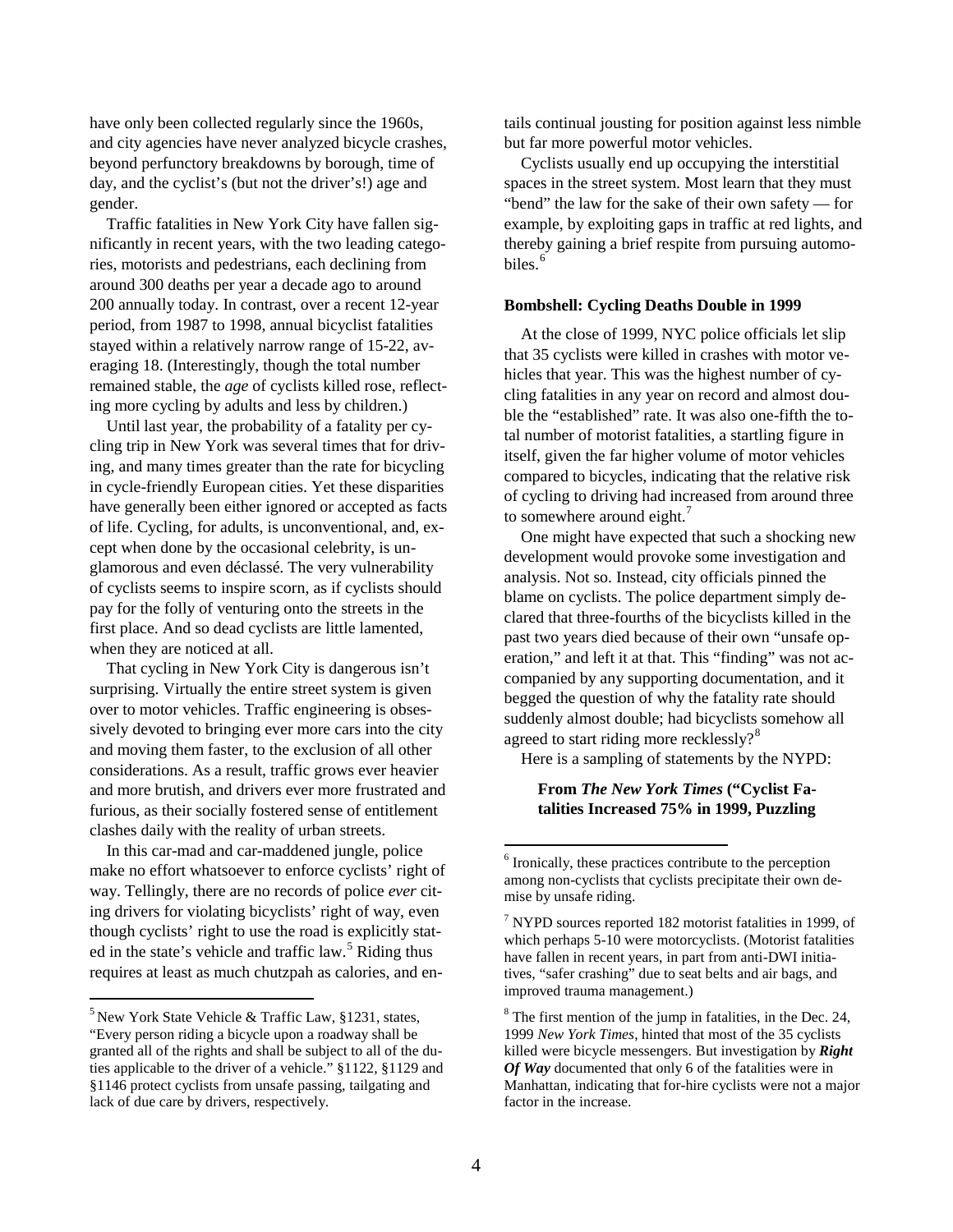**Police," January 8, 2000)** Inspector Vincent Kennedy, the supervisor of the Police Department's accident investigation unit, said most of the cyclists killed had played a major role in their deaths. Accident reports listed "cyclist error" — running a light, going the wrong way down a one-way street, turning in front of a car — as the "primary contributing factor" in 74 percent of the fatal accidents, about the same proportion as in 1998, he said.

**From a letter from First Deputy Commissioner Patrick E. Kelleher to** *Right Of Way***, March 14, 2000** "[I]nvestigation indicated that seventy-six per cent (76%) of bicyclist fatalities in 1999 were the result of unsafe bicycle operation."

**From the** *Daily News* **("Streets get deadlier," January 9, 2000)** Deputy Inspector Robert Sharpe, commander of the city's traffic management center … added that in 74% of last year's bike accidents, cyclists were found to be at least partly responsible. "Bicyclists are required to obey the laws, just like motor vehicles are," Sharpe said, adding that the department was considering an educational campaign directed at cyclists as one way of combating the problem.

To test the validity of the police claims, and to ascertain precisely how cyclists are struck and killed in New York City, *Right Of Way* analyzed the circumstances of recent cyclist fatalities. Following the procedure we developed to analyze pedestrian fatalities in our 1999 report KILLED BY AUTOMOBILE, we reviewed police accident reports compiled by the New York City Police Department, along with computer abstracts prepared by the NY State Dept. of Motor Vehicles, in 71 cyclist fatalities from motor vehicle crashes during the four-year period 1995-1998.

# *Right Of Way's* **Analysis: Crash Categories**

*Right Of Way* devised 16 categories of driver and cyclist behavior that contributed to the bicycle-vehicle crashes in our data set. These are listed below in three groupings corresponding to different degrees of driver culpability: *Driver Highly Culpable*, *Driver Partly Culpable*, and *Driver Not Culpable*. (Two other

groups, *Driver Culpability Unknown* and *Special Categories*, are discussed below.)

> *Right of Way***'s Cause Categories for Bicycle-Motor Vehicle Crashes**

## **Driver Highly Culpable**

Driver went through red light or stop sign Driver speeding Driver turned into cyclist path in intersection Driver traveling wrong-way Driver or passenger "doored" cyclist Driver aggressively passed cyclist

**Driver Partly Culpable**

Driver failed to use appropriate caution Driver unsafely passed cyclist

## **Driver Not Culpable**

Cyclist went through red light or stop sign Cyclist emerged without warning Cyclist traveling wrong way Cyclist abruptly changed lane

## **Driver Culpability Unknown**

No witness / driver account inconsistent No witness / driver account incomplete No witness / driver account plausible Insufficient information

### **Special Categories**

Driver unlicensed Driving While Intoxicated Driver left scene (hit-and-run)

These categories obviously assume a "moral equivalence" between driver and cyclist; that is, driver and cyclist are implicitly held equally accountable for violations of the law and imprudent or reckless actions. This stance clearly flies in the face of moral common sense; the driver obviously creates a far greater danger to others by bringing his vehicle into the street than the cyclist does, and thus ought to be held to a far higher standard. But we have adopted the "moral equivalence" approach here by way of methodological conservatism; as the results below will amply demonstrate, there is no need to "cook the books" in order to make our case.

The categories under *Driver Highly Culpable* and *Driver Not Culpable* are self-explanatory, but the two shown under *Driver Partly Culpable* deserve mention: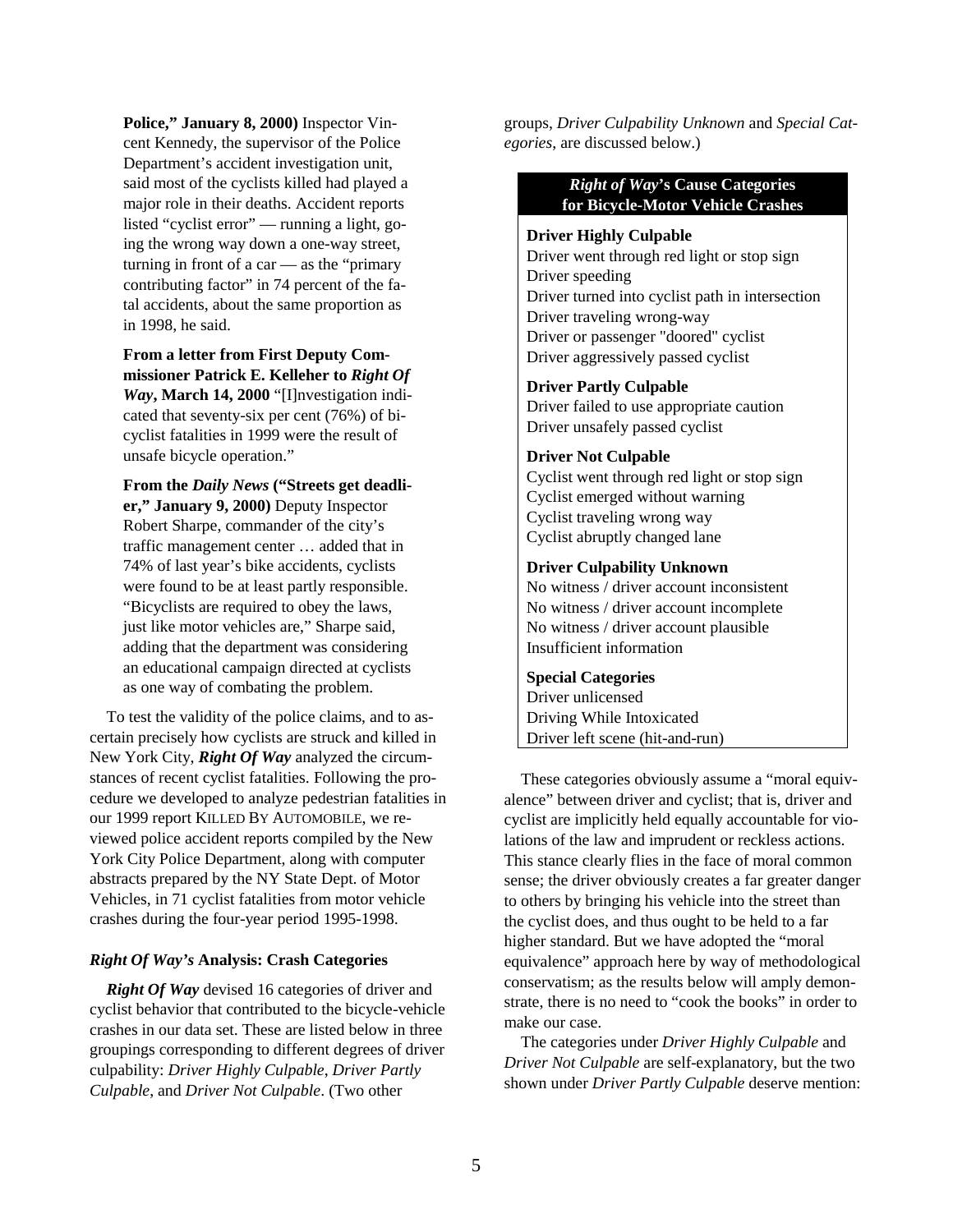"Driver failed to use appropriate caution" pertains to crashes where the driver nominally had the right of way but was driving in such a way as to be unable to avoid a cyclist who entered the roadway. In a crowded urban setting, such operation clearly violates the standard of "due care" mandated by the New York State vehicle code.<sup>[9](#page-5-0)</sup>

"Driver unsafely passed cyclist" differs from the preceding "Driver aggressively passed cyclist" (shown under *Driver Highly Culpable*) in degree; the latter was chosen when the accident report suggested that the driver was intentionally trying to bully the cyclist out of his space — a common occurrence, as any New York cyclist can attest.<sup>[10](#page-5-1)</sup>

The three "special" categories shown in the sidebar denote cases in which the driver either left the scene, was unlicensed, or was charged with DWI (several cases involved two of these categories). These are serious infractions, yet by themselves they do not indicate the particulars of the crash and thus do not point directly to the culpable party. In particular, a designation of hit-and-run pertains only to the driver's behavior *after* the crash. To be sure, leaving the scene is generally, and correctly, considered to suggest a guilty conscience; but it does not constitute direct evidence of culpability, and for the sake of conservatism we do not take it into account here.

We resolved these issues as follows:

- (i) we eliminated leaving the scene (9 cases) from the analysis altogether, and re-coded all hitand-runs according to the driver's and cyclist's actions as indicated in the witness testimony or the police narrative; $^{11}$  $^{11}$  $^{11}$
- (ii) for cases involving DWI (3 cases) and unlicensed operation (7), we did two analyses. In

the first analysis, we treated these drivers as culpable, based on the fact that if the drivers had obeyed the law they would not have been driving and could not have contributed to the crash. In the second analysis, DWI and unlicensed driving are not treated as *ipso facto* culpable, and these cases are also re-coded according to the other available information.

Through painstaking reconstruction of the circumstances of each crash, we assigned each of the 71 fatalities to one or more of the 16 categories (or 18, when DWI and unlicensed operation are included). Still, there were 18 cases for which the only suitable classification of proximate cause and driver culpability was "unknown."[12](#page-5-3)

In three of these the police report was sketchy at best or was marred by important inconsistencies in the driver's or officer's account. In the other 15, the driver blamed the crash on the cyclist, but no witness statement or other evidence corroborated that claim. It would be naïve to accept these uncorroborated accounts at face value; the driver simply has too much invested, emotionally and perhaps financially, in his own innocence.

Nevertheless, after presenting our main analysis, in which we omit these 15 cases (by labeling them unknown) we offer for the sake of completeness an alternative set of findings in which we include and code all 15 based on the drivers' accounts.

Our criteria, or "screens" as we call them, are then as follows:

• *Screen #1 disregards hit-and-run as a factor of culpability but regards DWI and unlicensed driving as culpable. It also treats the 15 uncorroborated accounts as "unknown cause."*

• *Screen #2 further disregards DWI and unlicensed driving as factors of culpability and reclassifies those cases based on other reported crash circumstances; it maintains the treatment of the 15 uncorroborated cases as unknown.* We assigned the three DWI cases to other codes — one each for red light running (*driver* 

<span id="page-5-0"></span> $9$  New York State Vehicle & Traffic Law §1146 enjoins "drivers to . . . exercise due care to avoid colliding with any bicyclist, pedestrian or domestic animal upon any roadway."

<span id="page-5-3"></span><span id="page-5-1"></span> $10$  Unsafe passing is a moving violation in New York State under §1122 of the Vehicle & Traffic Law: "Overtaking a vehicle on the left: (a) The driver of a vehicle overtaking another vehicle proceeding in the same direction shall pass to the left thereof at a safe distance and shall not again drive to the right side of the roadway until safely clear of the overtaken vehicle."

<span id="page-5-2"></span> $11$  We assigned 8 of the 9 hit-and-run incidents to other classes of driver violation (running a red light, speeding, aggressive passing); the ninth, with no information available on the crash circumstances, had to be coded as unknown.

 $12$  The police reports, limited to the first page of the standard MV-104 police report form, were obtained by *Right Of Way* from the NY State Department of Motor Vehicles. (See appendix.) For 1998 crashes, *Right Of Way* also obtained site diagrams and other material compiled by the NYPD Accident Investigation Squad, but these documents contributed disappointingly little additional insight, with a few exceptions.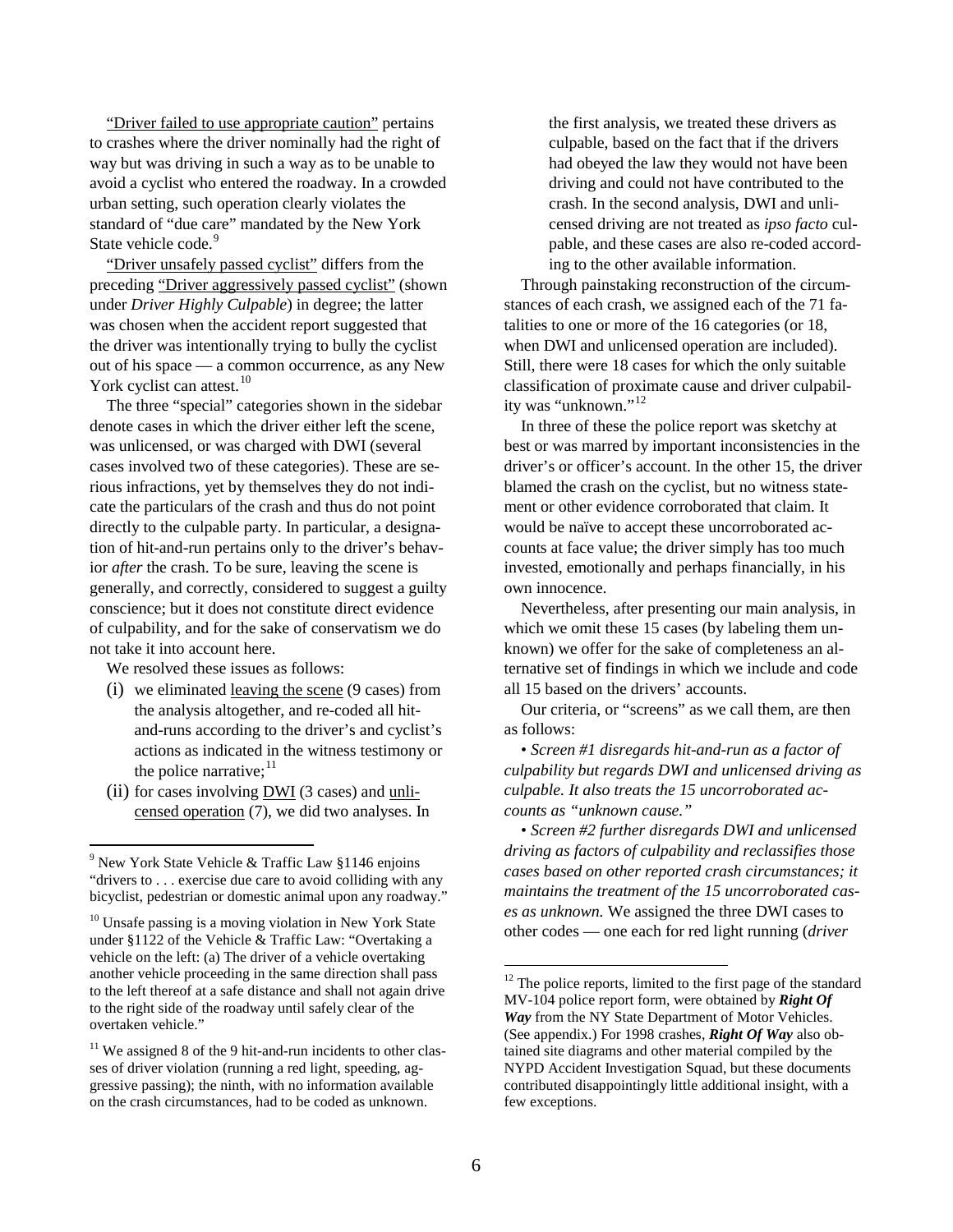*highly culpable*), turning into cyclist's path (*ditto*), and red light running by cyclist (*driver not culpable*). The seven cases of unlicensed driving (four by neverlicensed drivers, three by drivers whose licenses had been suspended or revoked) were similarly assigned to other codes covering a range of driver and cyclist errors.

• *Screen #3 uses the reclassified out DWI and unlicensed-driver designations from Screen #2, and further accepts the driver's uncorroborated testimony in the 15 formerly unknown cases.* This screen transfers the 15 cases otherwise classified as unknown, into a mix, based on the driver's uncorroborated testimony, of cyclist ran red light, cyclist went wrong way, cyclist abruptly changed lane, or cyclist emerged without warning. Because this screen also ignores DWI and unlicensed operation charges, it obviously puts the best possible face on the behavior of the drivers.

#### **Results: Driver Culpability in the 71 Fatal Crashes**

Table 1 summarizes our coding of the fatal crashes under the three screens.

As the figures for Screen #1 show, when only the 53 cases of known culpability are considered, and DWI and unlicensed operation are considered intrinsically culpable, 85% of the cases (45 of 53) involved *some* driver culpability, and almost two-thirds (66%) have high driver culpability. Even when charges of DWI and unlicensed driving are taken off the table, in Screen #2, drivers are somewhat culpable in 77% of cases (41 of 53) and highly culpable in 57%.

Correspondingly, drivers were absolved of culpability in only 15% (Screen #1) to 23% (Screen #2) of the fatalities. In these two screens, cases with high driver culpability outnumbered those with none by either 4.4 to 1 (in Screen #1) or 2.5 to 1 (Screen #2).

Only in Screen #3, which accepts at face value the driver's account in 15 cases without independent witnesses, does the number of cases in which the driver was not culpable (27) rival the number in which the driver was highly culpable (30). But even in this screen, when the two "driver partly culpable" categories — unsafe passing and failure to exercise appropriate caution — are added, the total instances involving driver error outnumber those caused by cyclist error by 3-to-2 (41 to 27). And recall that more than half of the 27 cases (15) ascribed to cyclist error in this screen were so classified on the uncorroborated account of the driver, which will certainly be menda-

| Degree of<br>لاسي<br><b>Driver Culpability</b> | Screen #1<br>Reclassify Hit-<br>Run, but DWI<br>& unlicensed<br>driving are<br>culpable |     | Screen #2<br>Run, DWI &<br>Unlicensed<br>driving | <b>Reclassify Hit-</b> | Screen #3<br><b>Reclassify Hit-</b><br>Run, DWI &<br>Unlicensed:<br><b>Accept Uncor-</b><br>roborated<br>Driver Ac-<br>counts |     |
|------------------------------------------------|-----------------------------------------------------------------------------------------|-----|--------------------------------------------------|------------------------|-------------------------------------------------------------------------------------------------------------------------------|-----|
| <b>Known Cases</b>                             |                                                                                         | 53  |                                                  | 53                     |                                                                                                                               | 68  |
| <b>Some Culpability</b>                        | 45                                                                                      | 85% | 41                                               | 77%                    | 41                                                                                                                            | 60% |
| <b>Highly Culpable</b>                         | 35                                                                                      | 66% | 30                                               | 57%                    | 30                                                                                                                            | 44% |
| Partly Culpable                                | 10                                                                                      | 19% | 11                                               | 21%                    | 11                                                                                                                            | 16% |
| <b>Not Culpable</b>                            | 8                                                                                       | 15% | 12                                               | 23%                    | 27                                                                                                                            | 40% |
| Unknown Cases                                  | 18                                                                                      | NA  | 18                                               | <b>NA</b>              | 3                                                                                                                             | ΝA  |
| TOTAL                                          | 71                                                                                      |     |                                                  | 71                     |                                                                                                                               | 71  |

For each screen, percents are percentages of known-culpability cases. Screen #2 reclassifies 3 DWI and 7 unlicensed-driver cases according to cyclist-driver interaction. Screen #3 does same and also accepts driver claim of cyclist error in 15 cases previously classified as unknown. Note that bold percentages add to 100% vertically, e.g., in Screen #1, 85%+15%+NA=100%.

cious in some and perhaps many of these cases. Thus this 40% figure represents not even an upper limit, but rather a *terminus ante quem*; that is, we know that the proportion of cases in which the cyclist is solely responsible must be *less* than 40%.

The conclusion is clear: *driver actions significantly outrank cyclist actions as a cause of cyclist fatalities in New York City.*

## **Crash Categories: How Cyclists are Hit and Killed**

How, exactly, are cyclists being hit and killed by motor vehicles in New York City? Here we break down the aggregate figures in Table 1 and identify the proximate causes or "crash types" of the 71 crashes fatal to bicyclists in the four-year period 1995-1998.

### *Driver-culpable crashes*

Four crash types accounted for 80% of the 41 fatalities in which the driver was culpable (based on Screen #2, in which DWI, unlicensed operation and hit-andrun are not regarded as crash causes in themselves).

1. Unsafe or aggressive passing by drivers was by far the leading cause of fatal cyclist crashes ("unsafe" and "aggressive" passing are combined into one category here). Dangerous passing by drivers was the sole factor in 11 fatalities, and it was paired as a factor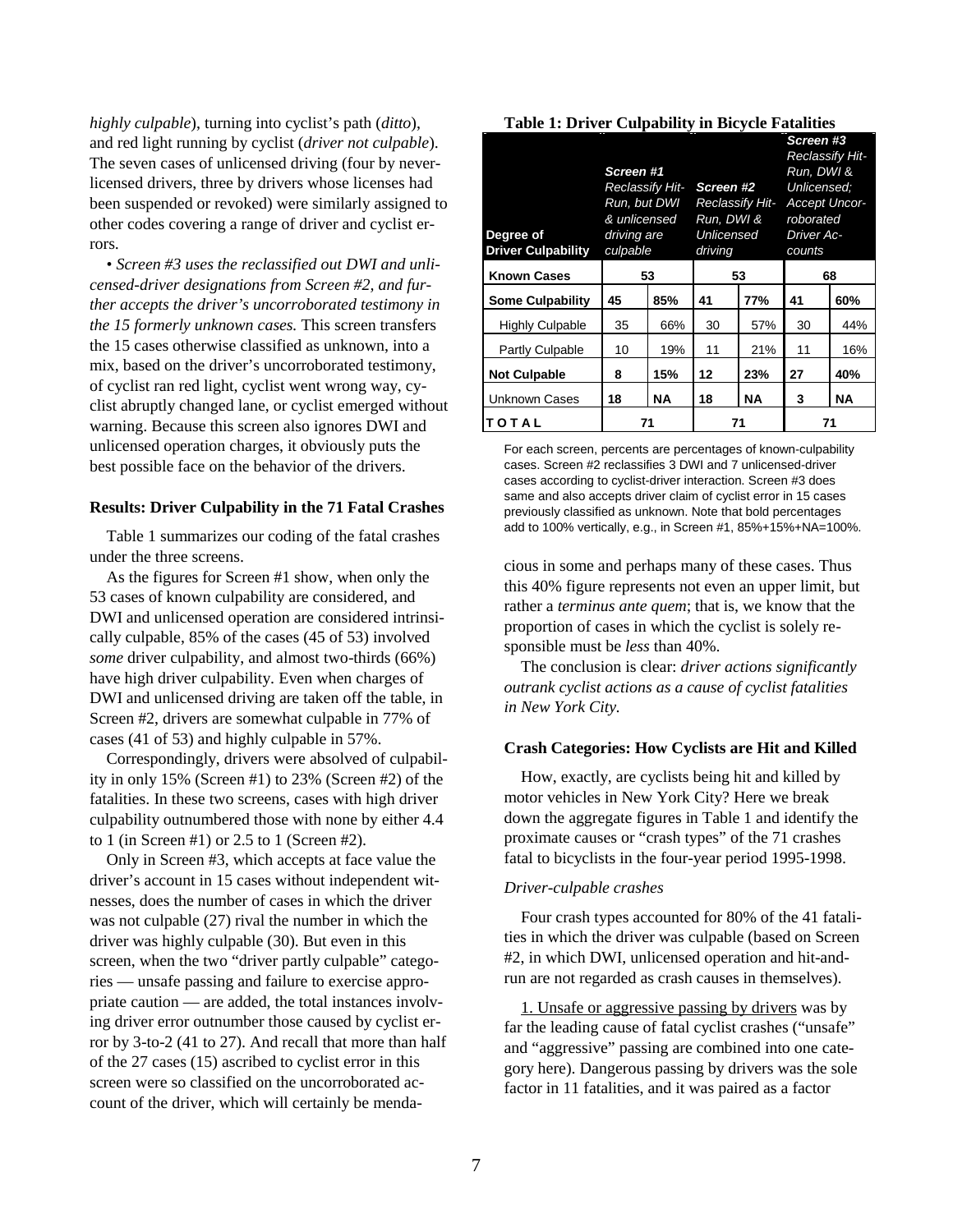with speeding in two cases. The total tally for dangerous passing is then **12** (11 plus 2 times  $\frac{1}{2}$ ).

The bicycle was struck from behind in all 13 cases. In 5 cases, the vehicle swung directly into the cyclist's path, and we deemed these "aggressive" passing and put them under *driver highly culpable*. In another case deemed aggressive passing, the driver entered an area off-limits to motor vehicles (the Prospect Park roadway on a weekend), and was speeding as well.

All that could be inferred from the police reports in the remaining 7 cases was that the vehicle and bicycle were traveling in the same direction; still, state vehicle and traffic law clearly enjoins drivers from unsafe passing (§1122) or tailgating (§1129), and requires that drivers exercise due care to avoid striking a cyclist or other person on the roadway (§1146). Accordingly, we classified these 7 cases as "unsafe" passing and placed them under *driver partly culpable*.

| <b>Crash Categories and Rank in</b><br>71 Fatalities, 1995-1998 | Screen #2<br>Reclassify<br>Hit-Run.<br>DWI, Unli-<br>censed | Screen #3<br>Accept Un-<br>corroborated<br><b>Driver Ac-</b><br>counts |
|-----------------------------------------------------------------|-------------------------------------------------------------|------------------------------------------------------------------------|
| <b>All Driver-Culpable Categories</b>                           | 41                                                          |                                                                        |
| 1. Unsafe or aggressive passing                                 | 12                                                          |                                                                        |
| 2. Driver turned into cyclist's path                            | 8                                                           | (same as                                                               |
| 3. Driver speeding                                              | $7\frac{1}{2}$                                              | Screen #2)                                                             |
| 4. Driver ran red light                                         | 5½                                                          |                                                                        |
| 4 categories' share of driver-culpable                          | 33 (80%)                                                    |                                                                        |
| All Driver-Not-Culpable Categories                              | 12                                                          | 27                                                                     |
| 1. Cyclist ran red light or stop sign                           | 4                                                           | 13                                                                     |
| 2. Cyclist traveling wrong way                                  | 5                                                           | 6                                                                      |
| 2 categories' share of driver-not-culp.                         | 9(75%)                                                      | 19 (70%)                                                               |

Screen #1 is not used here. See Table 1 for description of screens.

2. Driver turning into the path of the cyclist killed **8** persons during 1995-1998. The turns were split equally (2 each) among (i) left turn into cyclist riding in opposite direction, (ii) left turn into cyclist riding in same direction, (iii) right turn into cyclist riding in same direction, and (iv) left turn into cyclist whose movement cannot be determined from the material provided. The four crashes in the middle two types have much in common with the dangerous passing category just discussed. Six of the 8 vehicles were

trucks, including 3 tractor-trailers and a fourth large (Mack) truck.

3. Driver speeding was the sole cause of 6 fatalities and a "shared" cause of 3 (one speeder also ran a red light, two others also passed aggressively), giving speeding a score of **7½** (6 plus 3 times ½). Cases are coded as speeding based on either: a speeding citation or statement of "high speed" or "unsafe speed" in the police report or DMV abstract; a police estimate, inferred from skid marks, that the vehicle was traveling well above the speed limit when the brakes were applied; or strong circumstantial evidence, as in one case in which after striking the cyclist, a sedan went on to hit a pedestrian in the roadway, mount the sidewalk, strike a second pedestrian, and uproot a tree (characteristically, the driver was not cited for speeding).

4. Driver running red light was involved in 6 fatalities but was scored as **5½**, since one case was shared with speeding. Witnesses attested to the violation in four cases; in a fifth case the DMV abstract described the cyclist as "crossing with signal." In the remaining case, a bus driver claimed brake failure as the reason he struck both a car and a cyclist (the latter, fatally) who were crossing the intersection with the green.

Together, the above four categories accounted for 33 fatalities during the four-year period 1995-1998. This is four-fifths (80%), of the 41 cyclist fatalities deemed under Screen #2 to have been caused primarily by driver error. The 33 fatalities also account for a clear majority, 62%, of all 53 fatalities for which some cause could clearly be inferred from the available data. *This indicates that there is nothing mysterious or random about cyclist deaths in New York traffic; most are caused by four clearly defined types of driver behavior: unsafe (and illegal) passing, unsafe (and illegal) turning, speeding, and running red lights.*

To these cases we arguably should add the three fatalities caused by "dooring," in which cyclists were knocked off their bikes by car doors flung open into their path, and then run over and killed by another (moving) vehicle. While the proximate cause of these fatalities is the door opening into the path of the cyclist (a moving violation under §1214 of the vehicle and traffic law), the root cause is bullying by drivers that forces cyclists to surrender their lawful place in a "traffic" lane and consigns them to the "door zone" instead.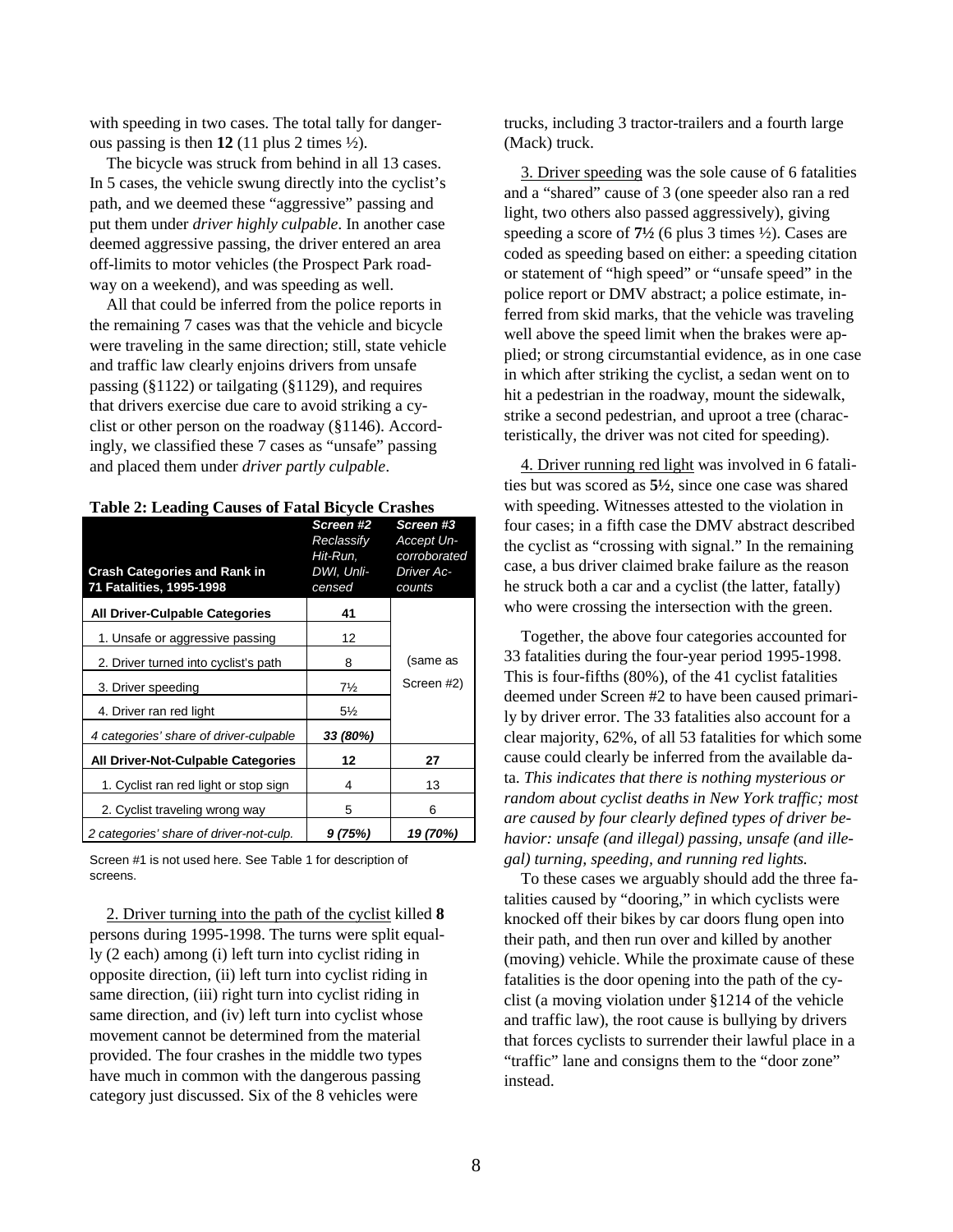In this sense, the three dooring fatalities could be considered as an indirect consequence of dangerous passing; that category would then cover 15 fatalities, or a robust 28% of the 53 cyclist fatalities of known cause during 1995-1998 — and even more if the turning cases in which the driver overtook the cyclist are included here as well. The four key categories together — unsafe passing, unsafe turning, speeding, and red-light running — would account for 36 fatalities, or two-thirds (68%) of the 53 with known cause.

Drunken Driving? Even if driving while intoxicated is considered culpable, it is involved in only 3 of the 53 cases, with a score of just 2 (since in two of these cases another factor was also present), or a mere 4%. DWI thus represents a relatively minor component of the overall pattern of cyclist deaths. Our earlier study of pedestrian fatalities, KILLED BY AUTOMOBILE, also found a surprisingly small role for DWI.

We say "surprisingly" because public-education and enforcement initiatives concentrate on DWI almost to the exclusion of all other forms of driver misbehavior. Our findings suggest that this emphasis is very much misplaced, and that a greater payoff would come from efforts which addressed more directly the driver's sense of privilege and entitlement, which encourages the behaviors of speeding, "squeezing" traffic signals, aggressive turning, and, above all, dangerous passing that are extensively implicated in cyclist deaths. Many of these kinds of behavior are also important factors in pedestrian deaths, illustrating the "bellwether" character of urban cycling.<sup>[13](#page-8-0)</sup>

# *Cyclist-culpable crashes*

Under Screen #1, in which DWI and unlicensed driving (but not hit-and-run) are taken as prima facie evidence of driver culpability, the cyclist was culpable in just 8 cases. However, to obtain the clearest possible picture of proximate cause, we continue to employ Screen #2, which re-codes the nine cases with DWI or unlicensed driving based on the immediate crash circumstances. In this analysis, the cyclist was culpable in 12 cases, as follows:

1. Cyclist traveling wrong way was the sole cause of 4 fatalities, and was "shared" (with red-light run-

ning by the cyclist) in 2 others, for a total of **5** cases, or 9%, of the 53 for which the cause was clearly determinate. Although one driver in these cases was unlicensed and another was probably speeding (based on the police statement that the cyclist was thrown 40 feet), we nevertheless charged both cases against the cyclist. (Two other fatalities in which the cyclist was traveling against traffic and was struck by a turning vehicle were coded as driver partly culpable, based on the driver's failure to use appropriate caution.)

2. Cyclist ran red light or stop sign was the sole cause of 3 fatalities and was shared with 2 others (the two wrong-way riding cases noted directly above), for a total of **4** cases, or 8% of the 53 total. Although one of the drivers was unlicensed and another was charged with DWI, both are exculpated in this "screen" based on statements from witnesses that the cyclist ran a red light in each case.

The remaining cyclist-culpable cases involved cyclists moving abruptly into the path of a motor vehicle; in **2** cases the cyclist suddenly changed lane, and in **1** case the cyclist emerged with insufficient warning from a sidewalk.

Not surprisingly, the breakdown of proximate cause changes considerably in Screen #3, which uncritically accepts the 15 uncorroborated driver accounts. The number of cases classed as cyclist running red light or stop sign more than triples, from 4 in Screen #2, to 13, surpassing dangerous passing (12) as the largest cause of cyclist fatalities. Cyclist traveling wrong way adds one case for a total of 6 fatalities. These two categories of cyclist error combined accounted for 70-75% of fatalities in which the cyclist was primarily at fault. (Under Screen #3, the other 8 fatalities are charged equally to sudden lane changes and the cyclist abruptly entering the roadway from a side road or sidewalk.)

To the extent that we can take these unsupported driver accounts seriously, the many fatalities attributable to the cyclist's running a light or riding the wrong way suggest a focus for cyclist education. At the same time, persuading cyclists to stop completely at red lights and wait for the green signal is likely to be difficult until dangerous passing by drivers is eliminated and cyclists generally gain respect for their lawful right-of-way.

<span id="page-8-0"></span> <sup>13</sup> This metaphor informed a *Daily News* op-ed on January 11, 2000, by co-author Michael J. Smith, available on our Web site at www.rightofway.org/canaries.html.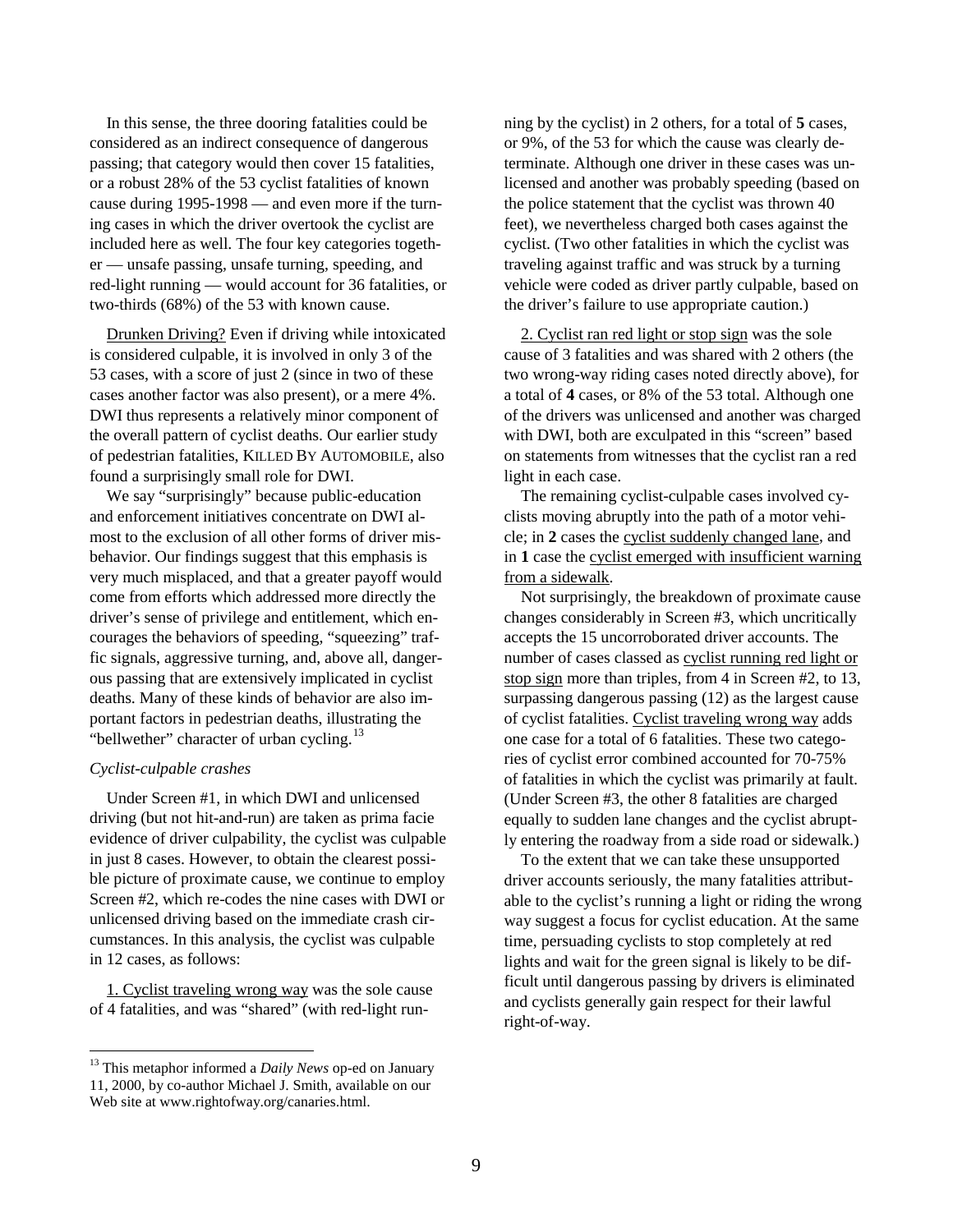## **Police "Analysis," Deconstructed**

As noted throughout this report, the NYPD's sole response to the record number of cycling fatalities last year has been to insist that three-fourths of the fatalities in 1998 and 1999 were caused primarily by "cyclist error." However, police officials have not presented a shred of evidence to support this claim.

To understand how the NYPD might have arrived at such a "finding," we re-examined the 17 crashes from 1998 to see how they might appear through the police windshield, and compared the results with our assessments. For 14 of those crashes, we had the benefit of detailed crash-reconstruction reports by the NYPD's Accident Investigation Squad (AIS).

Our attempt at a reconciliation failed. As we show below, in 7 of the 17 cases there is no mention *at all* of improper action by the cyclist, while evidence of driver misconduct abounds. Even if the other 10 cases all went against the cyclist, only 60% of the fatalities would be charged to cyclist error  $(10 \text{ of } 17 = 59\%)$ , rather than the police claim of 75%. Yet as we discuss directly below, driver error outweighs cyclist error as the key crash factor in many, indeed, in a majority, of those other cases as well.

We present the analysis in three tables, starting with Table 3, which briefly summarizes the 7 cases where, to our knowledge, no one has alleged cyclist error.

| DMV No.  | <b>RoW Codes</b>    | <b>Discussion</b>                        |
|----------|---------------------|------------------------------------------|
|          | Driver speed-       | Witnesses say driver "at fast speed"     |
|          | $ing + aggregates-$ | struck cyclist from behind, then left    |
| 8-118055 | sive passing        | scene.                                   |
|          | Driver ran          | DMV gives cyclist green light; driver    |
| 8-268960 | red light           | cited for unlicensed, DWI, hit-and-run.  |
|          | Driver ran          | Witness and DMV give cyclist green       |
| 8-383629 | red light           | light; driver cited for hit-and-run.     |
|          | Driver              | AIS says driver was going 45 mph in a    |
| 8-395287 | speeding            | 30 mph zone. Driver fled scene.          |
|          |                     | SUV struck veteran cyclist after two     |
|          | <b>Driver</b>       | roads merged and knocked him 150         |
|          | aggressive          | feet onto embankment (suggesting         |
| 8-469056 | passing             | high speed), then fled scene.            |
|          | Driver unsafe       | Tractor-trailer operating off designated |
| 8-550832 | turning             | truck route turned into cyclist's path.  |
|          | Driver "doored"     | Police cited driver for opening car door |
| 8-711305 | cyclist             | into cyclist's path.                     |

Next, in Table 4, are 6 cases with apparent cyclist error but, in our view, more serious violations by the driver. We coded the first three cases as *driver highly culpable*, since speeding appears to have been a mate-

rial causes in these crashes; and the last three as *driver partly culpable*, since they involve the driver's unsafe passing or failure to exercise due care.

| DMV No.  | <b>RoW Codes</b> | <b>Discussion</b>                          |
|----------|------------------|--------------------------------------------|
|          |                  | DMV cited driver "unsafe speed" and        |
|          |                  | "unsafe lane change." Driver violated      |
|          |                  | learner's permit by operating w/o          |
|          |                  | guardian and at night. Police may          |
|          | Driver           | blame cyclist, who ran red light (per      |
| 8-501123 | speeding         | DMV).                                      |
|          |                  | Cyclist was hit from behind, thrown 170    |
|          |                  | feet (implying speeding). Police may       |
|          |                  | blame cyclist for using Maj. Deegan        |
|          | Driver           | service road, and for "illegal drugs" (as  |
| 8-527061 | speeding         | coded, without explanation, by DMV).       |
|          |                  | Police diagram indicates cyclist would     |
|          |                  | have cleared intersection if not for driv- |
|          |                  | er's 40 mph in a 30 zone (inferred by      |
|          |                  | AIS). Police may blame cyclist for en-     |
|          | Driver           | tering intersection from sidewalk. Note:   |
| 8-731207 | speeding         | not known who had red light.               |
|          |                  | Cyclist "fell" under passing bus, which    |
|          | Driver unsafe    | therefore must have been close             |
| 8-389143 | passing          | enough to fall under.                      |
|          |                  | Driver says cyclist "cut in front" of him, |
|          | Driver unsafe    | though extent of damage to cyclist and     |
| 8-532220 | passing          | parked cars implies aggressive driving.    |
|          |                  | Police probably blame 6-year-old girl      |
|          |                  | riding on park sidewalk, who apparently    |
|          |                  | lost control and rode off curb; (unli-     |
|          |                  | censed) truck driver likely could have     |
|          | Driver lack of   | observed her riding on sidewalk before     |
| 8-555097 | due care         | she entered street.                        |

| Table 4: 1998 Cases With Cyclist |  |                                         |  |
|----------------------------------|--|-----------------------------------------|--|
|                                  |  | <b>Error Outweighed by Driver Error</b> |  |

Finally, for completion, Table 5 shows the 4 cases which we classified as the cyclist's fault (taking the driver's account at face value in three of them); we presume the police did the same.

| DMV No.  | <b>RoW Codes</b> | <b>Discussion</b>                      |
|----------|------------------|----------------------------------------|
|          | Cyclist ran      | Bus driver implicates cyclist (no cor- |
| 8-460176 | red light        | roboration).                           |
|          | Cyclist ab-      |                                        |
|          | ruptly entered   | Driver implicates cyclist              |
| 8-469057 | road from curb   | (no corroboration).                    |
|          |                  | Wrong way based on driver, who ludi-   |
|          | Cyclist          | crously claims to have been stopped    |

when cyclist hit head on, killing himself.

We absolve driver, notwithstanding inconsistent police report placing crash at both intersection and mid-block.

|      |  |  | Table 5: 1998 Cases Attributable to Cyclist Error |
|------|--|--|---------------------------------------------------|
| ____ |  |  |                                                   |

Our scorecard for 1998 thus reads as follows:

wrong way

Cyclist ran red light, emerged w/o warning

8-518851

8-537729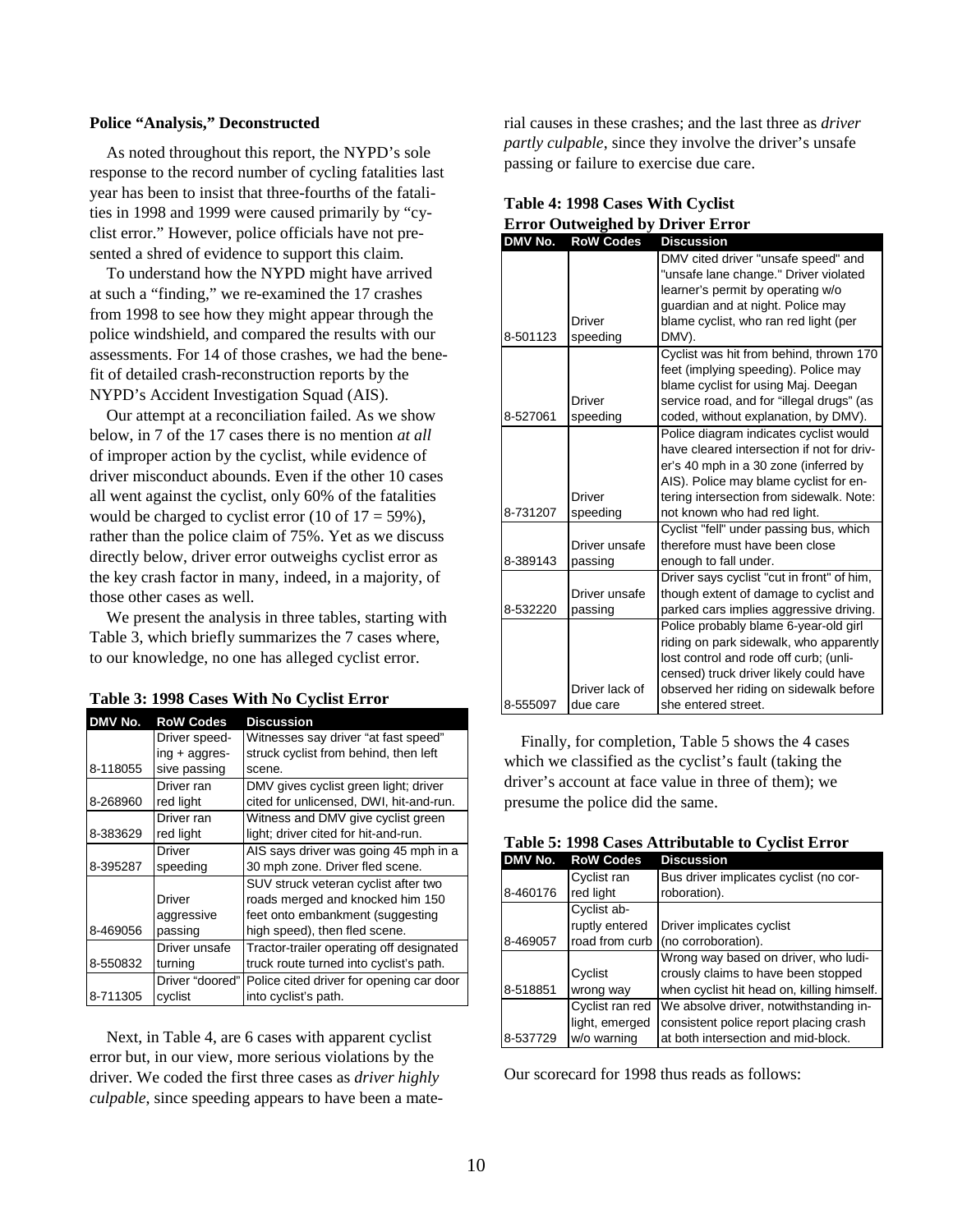- 10 cases (out of 17) with *driver highly culpable*, or 59%;
- 3 more cases with *driver partly culpable*, establishing driver misconduct as the principal cause of 13, or 76%;
- only 4 cases, or 24%, in which the driver was apparently *not culpable*, and even that only if the driver's uncorroborated testimony is accepted in 3 of those 4 instances.

These percentages mirror our overall results for the full four years (see Table 1, p. 7, and "key findings" in the executive summary, pp 1-2), and they turn the police "analysis" on its head.

It is not news that the police are car-minded and apt to mirror the motorist's perspective in cyclist and pedestrian fatalities. Yet even making all possible allowances for this mentality, it has proven impossible to account for the NYPD's repeatedly-cited 75% figure for cyclist culpability. After considerable effort and head-scratching, we are forced to conclude that this figure was simply plucked out of thin air.

# **Afterword**

Cycling, in spite of its clear benefits to society and to the cyclist, remains a non-conformist form of transportation and thus carries with it a certain stigma. This "image problem" is exacerbated in a city like New York by the Hobbesian contention for street space among pedestrians, drivers and cyclists: a war of all against all, in which drivers hold an overwhelming advantage, in terms of social prestige as well as physical power.

Driving is valorized, prioritized, and privileged in culture and in policy; it is difficult for most people even to imagine that cars need not be so overpowering, omnipresent, and hegemonic. But cyclists are an easy target in every sense of the word; even many pedestrians displace a wildly exaggerated share of blame onto cyclists for the lethal chaos of our streets.

In this cultural context, it is unsurprising that the police blame the victim in three-quarters of cyclist deaths, and expect to be believed. One of the goals of this report is to expose this official inversion of reality. But then what?

We can and do hope that the Mayor, the Department of Transportation, and the Police Department, among others, will take note of the facts set forth here, and act to protect cyclists (and pedestrians!) from the

assaultive and not infrequently murderous behavior of drivers.

But as long as there is an unstated social consensus that a dead cyclist probably "brought it on himself," official inaction is cost-free. Thus, we also seek to address the larger public.

These dead cyclists were not some kind of alien beings; they might have been your neighbors, coworkers, or relatives. They were cycling in the streets of New York for all kinds of ordinary human reasons: to get exercise, to get a carton of milk, to get their living, or get to it. They did not, for the most part, kill themselves by lawless and reckless behavior.

Like the hundreds of pedestrians who also die on our streets every year, they were sacrificed to the insensate car-worship that has gutted our cities, ravaged our countryside, polluted our air, and slaughtered hecatombs of our fellow-citizens for most of the last century. These people do not deserve to be traduced, dismissed, and forgotten.

Perhaps if we stop blaming the victims, and ignoring what their deaths are telling us, we will gain a clearer picture of the real problem. In that hope, this report is dedicated, above all, to remembering — and vindicating — the dead.

*\* \* \* \* \**

*Right Of Way* intends to expand this study by incorporating the 35 fatalities from 1999, as soon as these can be obtained through the Freedom Of Information process. We intend to elucidate the circumstances of each crash, and convey some sense of the human individuality of the more than 100 cyclists killed in the past five years.

Report authors **Charles Komanoff** and **Michael J. Smith** also wrote and edited KILLED BY AUTOMOBILE, *Right Of Way*'s 1999 book on pedestrian fatalities. Many other members of *Right Of Way* contributed computer coding as well as important ideas and insights to this report. **Stuart Desser** obtained AIS (Accident Investigation Squad) reports for most of the 1998 fatals, but only through dogged and diligent pursuit of the City's Freedom of Information Law process, including well over a dozen precise and detailed requests to the NYPD's "FOIL" unit.